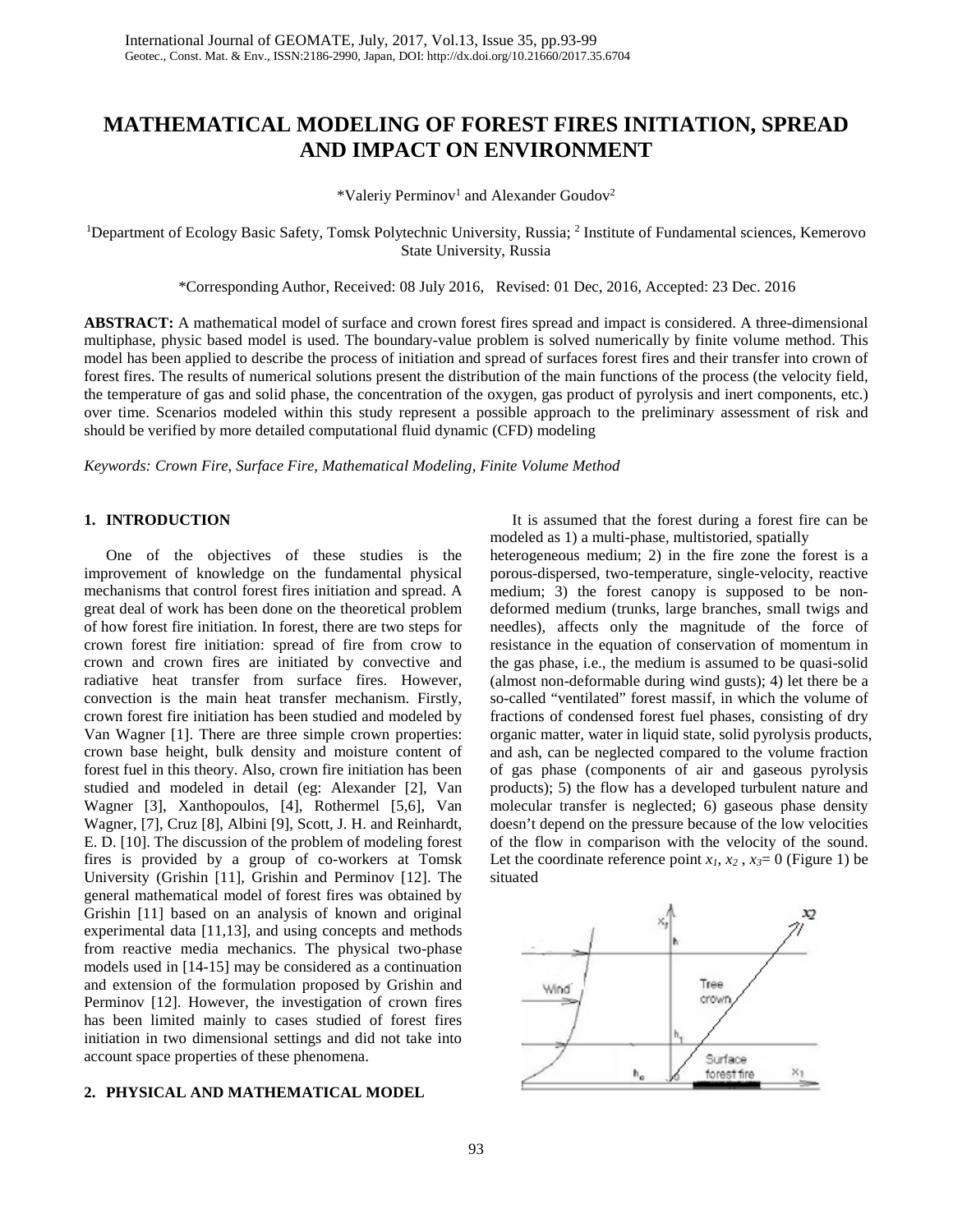Fig.1. Schematic of a forest fire domain

at the center of the domain of surface forest fire source at the height of the roughness level, axis  $0x_1$  directed parallel to the Earth's surface to the right in the direction of the unperturbed wind speed, axis  $0x_2$  directed perpendicular to  $0x_1$  and axis  $0x_3$  directed upward. Using the results of [11-12] and known experimental data [13] we have the following sufficiently general equations, which define the state of the medium in the forest fire zone, written using tensor notation.

$$
\frac{\partial \rho}{\partial t} + \frac{\partial}{\partial x_j} (\rho v_j) = \dot{m}, \ j = 1, 2, 3, \ i = 1, 2, 3; \ (1)
$$
\n
$$
\rho \frac{dv_i}{dt} = -\frac{\partial P}{\partial x_i} + \frac{\partial}{\partial x_j} (-\rho \overline{v_i v_j}) - \rho s c_d v_i | \overline{v} | - (2)
$$
\n
$$
- \rho g_i - \dot{m} v_i;
$$
\n
$$
\rho c_p \frac{dT}{dt} = \frac{\partial}{\partial x_j} (-\rho c_p v_j' \overline{T}) + q_s R_s - \alpha_v (T - T_s) + (3)
$$
\n
$$
+ k_s (c U_R - 4\sigma T^4)
$$
\n
$$
\rho \frac{dc_\alpha}{dt} = \frac{\partial}{\partial x_j} (-\rho \overline{v_j' c_\alpha'}) + R_{5\alpha} - (4)
$$
\n
$$
- \dot{m} c_\alpha , \alpha = \overline{1, 3};
$$
\n
$$
\frac{\partial}{\partial x_j} \left( \frac{c}{3k} \frac{\partial U_R}{\partial x_j} \right) - k c U_R + 4k_s \sigma T_s^4 + (5)
$$
\n
$$
+ 4k_g \sigma T^4 = 0, k = k_g + k_s,
$$
\n
$$
+ 4k_g \sigma T^4 = 0, k = k_g + k_s,
$$
\n
$$
+ q_s R_s - q_2 R_s + \alpha_v (T - T_s);
$$
\n
$$
\rho_1 \frac{\partial \phi_1}{\partial t} = -R_1, \rho_2 \frac{\partial \phi_2}{\partial t} = -R_2,
$$
\n
$$
\rho_3 \frac{\partial \phi_3}{\partial t} = \alpha_c R_1 - \frac{M_c}{M_1} R_3, \rho_4 \frac{\partial \phi_4}{\partial t} = 0;
$$
\n
$$
\sum_{\alpha=1}^3 c_\alpha = 1, \ p_e = \rho R T \sum_{\alpha=1}^3 \frac{c_\alpha}{M_\alpha}, \overline{v} = (v_1, v_2, v_3).
$$
\n(7)\n
$$
\frac{\partial \phi_3}{\partial t} = \alpha_c R_1 - \frac{M_c}{M_1} R_3, \rho_4 \frac{\partial \phi_4}{\partial t} = 0;
$$

The system of equations  $(1)$ – $(7)$  must be solved taking into account the initial and boundary conditions

 $\alpha = 1$ 

$$
t = 0: v_1 = 0, v_2 = 0, v_3 = 0, T = T_e, c_\alpha = c_{\alpha e},
$$
  
\n
$$
T_s = T_{se}, \varphi_i = \varphi_{ie};
$$
\n(8)

$$
x_1 = -x_{1e} : v_1 = V_e, v_2 = 0, v_3 = 0, T = T_e, c_\alpha = c_\alpha, -\frac{c}{3k} \frac{\partial U_R}{\partial x_1} + \frac{c}{2} U_R = 0,
$$
 (9)

$$
x_1 = x_{1e} : \frac{\partial v_1}{\partial x_1} = 0, \frac{\partial v_2}{\partial x_1} = 0, \frac{\partial v_3}{\partial x_1} = 0, \frac{\partial c_\alpha}{\partial x_1} = 0,
$$
\n
$$
\frac{\partial T}{\partial x_1} = 0, \frac{c}{3k} \frac{\partial U_R}{\partial x_1} + \frac{c}{2} U_R = 0 ;
$$
\n
$$
x_2 = x_{20} : \frac{\partial v_1}{\partial x_2} = 0, \frac{\partial v_2}{\partial x_2} = 0, \frac{\partial v_3}{\partial x_2} = 0, \frac{\partial c_\alpha}{\partial x_2} = 0,
$$
\n
$$
\frac{\partial T}{\partial x_2} = 0, -\frac{c}{3k} \frac{\partial U_R}{\partial x_2} + \frac{c}{2} U_R = 0 ;
$$
\n
$$
x_2 = x_{2e} : \frac{\partial v_1}{\partial x_2} = 0, \frac{\partial v_2}{\partial x_2} = 0, \frac{\partial v_3}{\partial x_2} = 0, \frac{\partial c_\alpha}{\partial x_2} = 0,
$$
\n
$$
\frac{\partial T}{\partial x_2} = 0, \frac{c}{3k} \frac{\partial U_R}{\partial x_2} + \frac{c}{2} U_R = 0 .
$$
\n
$$
x_3 = 0 : v_1 = 0, v_2 = 0, \frac{\partial c_\alpha}{\partial x_3} = 0, -\frac{c}{3k} \frac{\partial U_R}{\partial x_3} + \frac{c}{2} U_R = 0 ,
$$
\n
$$
v_3 = v_{30} : T = T_g, |x_1| \le \Delta, |x_2| \le \Delta
$$
\n
$$
v_3 = 0, T = T_e, |x_1| > \Delta, |x_2| > \Delta; \quad v_3 = 0, T = T_e, |x_1| > \Delta, |x_2| > \Delta; \quad x_3 = 0, T = T_e, |x_1| > \Delta, |x_2| > \Delta; \quad x_4 = x. \quad : \frac{\partial v_1}{\partial x_2} = 0, \frac{\partial v_2}{\partial x_2} = 0, \frac{\partial v_3}{\partial x_3} = 0.
$$
\n(13)

$$
x_3 = x_{3e} : \frac{\partial v_1}{\partial x_3} = 0, \frac{\partial v_2}{\partial x_3} = 0, \frac{\partial v_3}{\partial x_3} = 0, \frac{\partial c_\alpha}{\partial x_3} = 0,
$$
  

$$
\frac{\partial T}{\partial x_3} = 0, \frac{c}{3k} \frac{\partial U_R}{\partial x_3} + \frac{c}{2} U_R = 0.
$$
 (14)

Here and above  $\frac{d}{dt}$  $\frac{d}{dx}$  is the symbol of the total (substantial) derivative:

 $\frac{d}{dt} = \frac{\partial}{\partial t} + v_1 \frac{\partial}{\partial x_1} + v_2 \frac{\partial}{\partial x_2} + v_3 \frac{\partial}{\partial x_3}$ ∂ ∂ ∂ ∂ ∂ ∂  $=\frac{\partial}{\partial t}+v_1\frac{\partial}{\partial x_1}+v_2\frac{\partial}{\partial x_2}+v_3\frac{\partial}{\partial x_3}$ ,  $\alpha_v$  is the coefficient of

phase exchange;  $\rho$  - density of gas – dispersed phase, *t* is time;  $v_i$  - the velocity components;  $T$ ,  $T_s$ , - temperatures of gas and solid phases, *UR* - density of radiation energy, *k*  coefficient of radiation attenuation, *P* - pressure; *cp* – constant pressure specific heat of the gas phase,  $c_{pi}$ ,  $\varphi_i$ ,  $\varphi_i$  – specific heat, density and volume of fraction of condensed phase  $(1 - dry)$  organic substance,  $2 - m$  moisture,  $3$ condensed pyrolysis products, 4 – mineral part of forest fuel),  $R_i$  – the mass rates of chemical reactions,  $q_i$  – thermal effects of chemical reactions;  $k_g$ ,  $k_S$  - radiation absorption coefficients for gas and condensed phases;  $T_e$  - the ambient temperature;  $c_{\alpha}$  - mass concentrations of  $\alpha$  - component of gas - dispersed medium, index  $\alpha=1,2,3$ , where 1 corresponds to the density of oxygen, 2 - to carbon monoxide *CO*, 3 - to carbon dioxide and inert components of air; *R –* universal gas constant; *M*<sup>α</sup> *, MC,* and *M* molecular mass of  $\alpha$  -components of the gas phase, carbon and air mixture;  $g$  is the gravity acceleration;  $c_d$  is an empirical coefficient of the resistance of the vegetation, *s* is the specific surface of the forest fuel in the given forest stratum. To define source terms which characterize inflow (outflow of mass) in a volume unit of the gas-dispersed phase, the following formulae were used for the rate of formulation of the gas-dispersed mixture  $\dot{m}$ , outflow of oxygen  $R_{51}$  and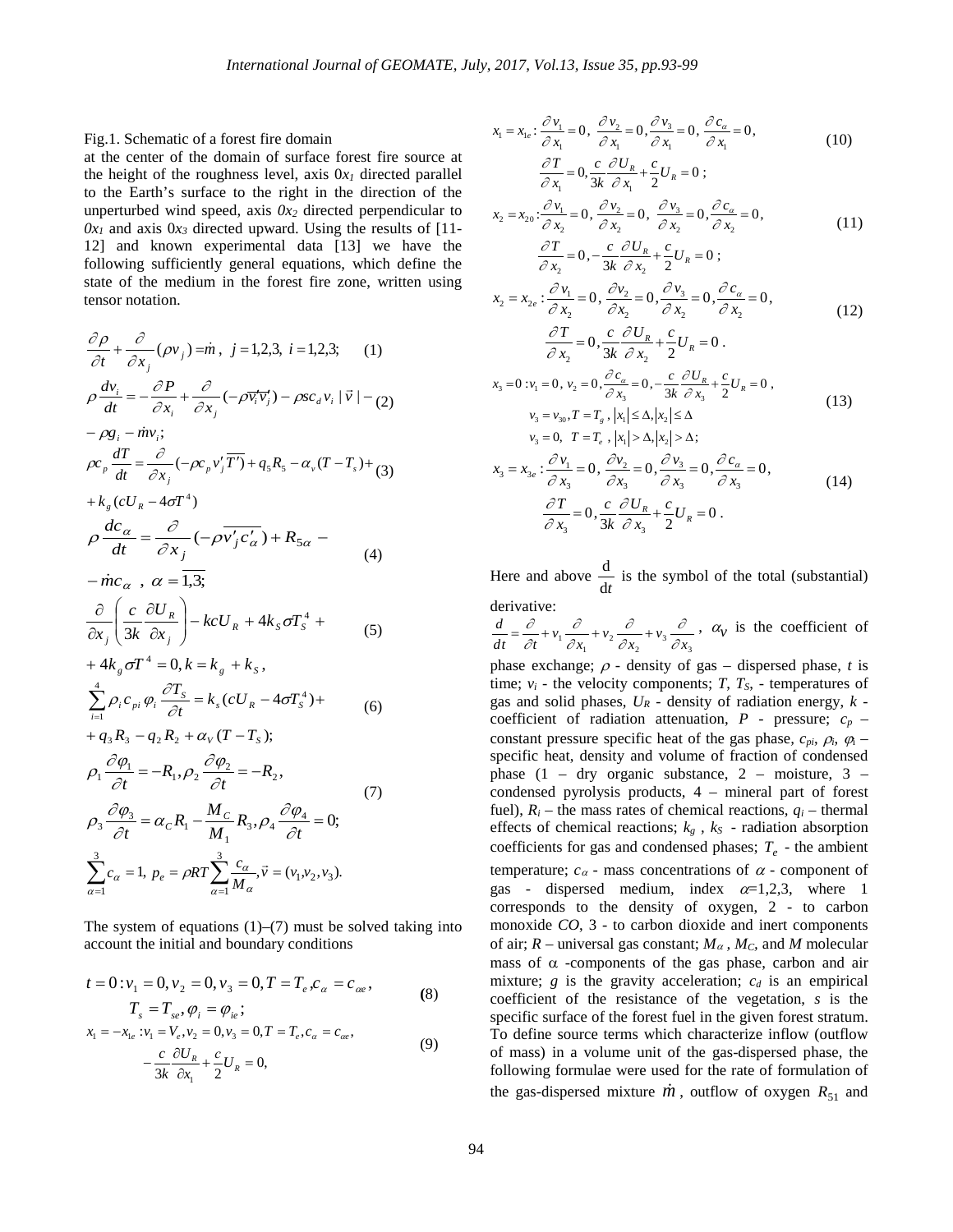changing carbon monoxide  $R_{52}$ .

$$
\dot{m} = (1 - \alpha_c)R_1 + R_2 + \frac{M_c}{M_1}R_3,
$$
\n
$$
R_{51} = -R_5 - \frac{M_1}{2M_2}R_5 = V_g(1 - \alpha_c)R_1 - R_5, R_{53} = 0,
$$
\n
$$
R_1 = k_1 \rho_1 \rho_1 \exp(-\frac{E_1}{RT_s}), R_2 = k_2 \rho_2 \rho_2 T^{-0.5} \exp(-\frac{E_2}{RT_s}),
$$
\n
$$
R_3 = k_3 \rho \rho_3 S_\sigma c_1 \exp(-\frac{E_3}{RT_s}),
$$
\n
$$
R_5 = k_5 M_2 \left(\frac{c_1 M}{M_1}\right)^{0.5} \left(\frac{c_2 M}{M_2}\right) T^{-2.25} \exp(-\frac{E_5}{RT})
$$

The initial values for volume of fractions of condensed phases are determined using the expressions:

$$
\varphi_{1e} = \frac{d(1-\nu_z)}{\rho_1}, \varphi_{2e} = \frac{Wd}{\rho_2}, \varphi_{3e} = \frac{\alpha_c \varphi_{1e} \rho_1}{\rho_3}.
$$

where *d* -bulk density of forest combustible materials,  $v_z$  – coefficient of ashes of forest fuel, *W* – forest fuel moisture content. It is supposed that the optical properties of a medium are independent of radiation wavelength (the assumption that the medium is "grey"), and the so-called diffusion approximation for radiation flux density were used for a mathematical description of radiation transport during forest fires. To close the system  $(1)$ – $(7)$ , the components of the tensor of turbulent stresses, and the turbulent heat and mass fluxes are determined using the local-equilibrium model of turbulence (Grishin, [1]. Processes of transfer within the entire region of the forest massif, which includes the space between the underlying surface and the base of the forest canopy, the forest canopy and the space above it, while the appropriate components of the data base are used to calculate the specific properties of the various forest strata and the near-ground layer of atmosphere. This approach substantially simplifies the technology of solving problems of predicting the state of the medium in the fire zone numerically. The thermodynamic, thermophysical and structural characteristics correspond to the forest fuels in the canopy of a different (for example pine [10,12]) type of forest

### **3. NUMERICAL SOLUTION AND REZULTS**

The boundary-value problem  $(1)$ – $(7)$  we solve numerically using the method of splitting according to physical processes [12]. In the first stage, the hydrodynamic pattern of flow and distribution of scalar functions was calculated. The system of ordinary differential equations of chemical kinetics obtained as a result of splitting [12] was then integrated. A discrete analog was obtained by means of the control volume method using the SIMPLE like algorithm [12,16,17]. The accuracy of the program was checked by the method of inserted analytical solutions. The time step was selected automatically. Fields of temperature, velocity, component mass fractions, and volume fractions of phases were obtained numerically. Figure 2 illustrate the time dependence of dimensionless temperatures of gas (1) and condensed phases (2), Figure 3. – mass concentrations of gas components (1- oxygen, 2- gas products of pyrolysis), and Fig.4 - relative volume fractions of solid phases (1), moisture (2) and coke (3) at crown base of the forest  $(V_e=5m/s)$ . At the moment of ignition, the gas combustible products of pyrolysis burn away, and the concentration of oxygen is rapidly reduced. The temperatures of both phases reach a maximum value at the point of ignition. The ignition processes are of a gas - phase nature, i.e. initially heating of solid and gaseous phases occurs, moisture is evaporated. Then decomposition process into condensed and volatile pyrolysis products starts, the latter being ignited in the forest canopy.



Fig.2 Temperature of gas  $(1 - \overline{T})$  and solid phase  $(2 - \overline{T}_{S})$ ;  $\overline{T}$  =*T/T<sub>e</sub>*,  $\overline{T_S}$  =*T<sub>S</sub>/T<sub>e</sub>*, *T<sub>e</sub>*=300K



Fig.3 Concentration of oxygen  $(1 - \overline{C_1})$  and gas products of pyrolysis  $(2 - \overline{C_2})$ ;  $\overline{c}_\alpha = c_\alpha / c_{1e}, c_{1e} = 0.23$ .



Fig.4 Volume fractions of solid phase:  $1 - \overline{\varphi}_1 = \varphi_1 / \varphi_{1e}, 2 - \overline{\varphi}_2 = \varphi_2 / \varphi_{2e}, 3 - \overline{\varphi}_3 = \varphi_3 / \varphi_{3e}.$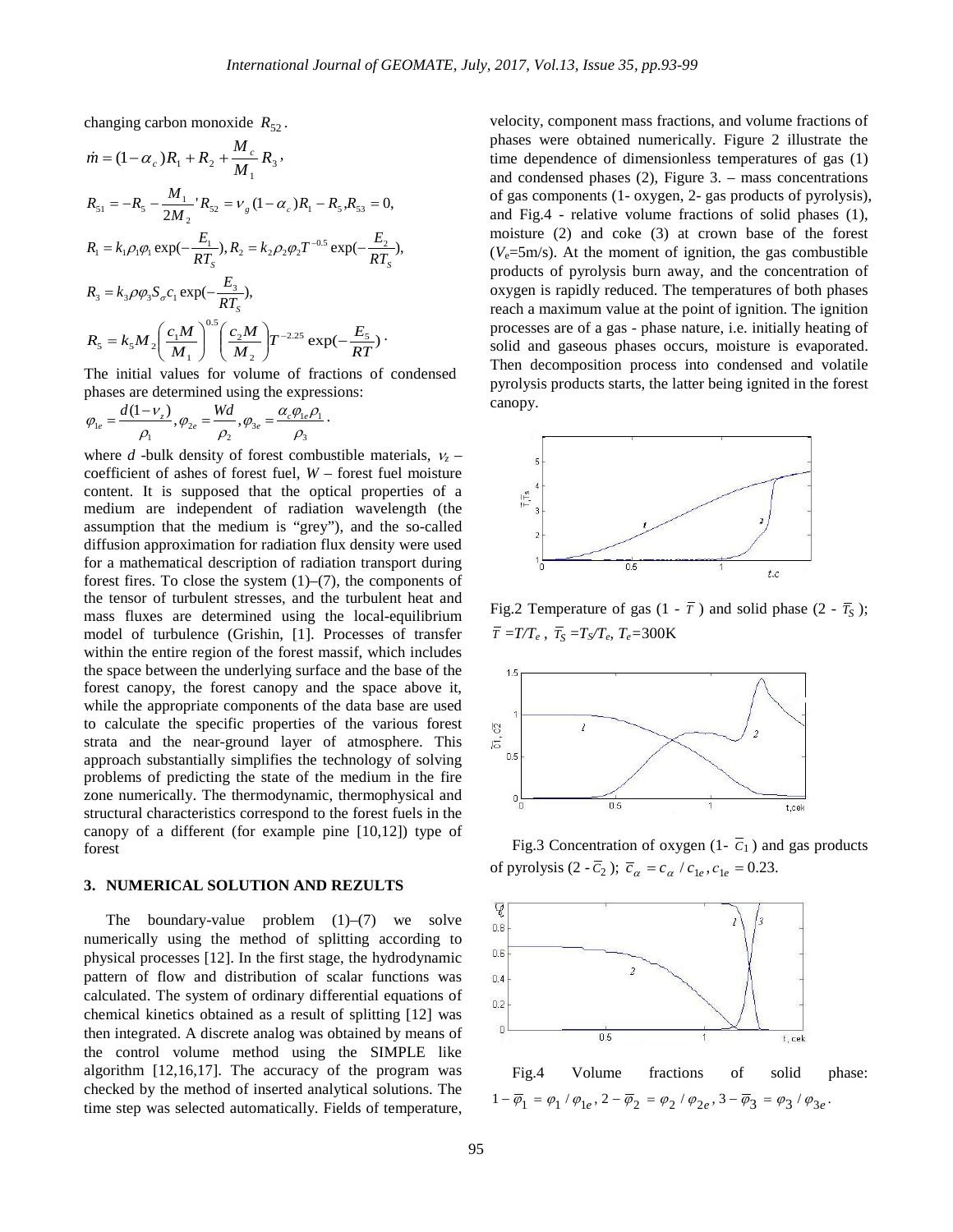The vector field of velocities and isotherms of gas phase (Fig. 5): 1-6 correspond to the isotherms  $T = 1.1, 1.5, 1.7, 2$ , 3 and 4. In the vicinity of the source of heat and mass release, heated air masses and products of pyrolysis and combustion float up. The wind field in the forest canopy interacts with the gas-jet obstacle that forms from the surface forest fire source and from the ignited forest canopy base. Recirculating flow forms beyond the zone of heat and mass release, while on the windward side the movement of the air flowing past the ignition region accelerates. Under the influence of the wind the tilt angle of the flame is increased. As a result, this part of the forest canopy, which is shifted in the direction of the wind from the center of the surface forest fire source, is subjected to a more intensive warming up. The isotherms of the gas and condensed phases are deformed in the direction of the wind.



Fig.5. The vector field of velocities and isotherms of gas phase; (*t*=4 sec.)

Figure 6 presents isolines of oxygen for different instants of time  $(t=2, 3, 4 \text{ sec.})$ : 1-5 correspond to the isolines  $\bar{c}_1 = 0.9, 0.8, 0.7, 0.5$  and 0.1. Figure 7 presents isolines of gas products of pyrolysis: 1-4 correspond to the isolines  $\overline{c}_2 = 0.02, 0.05, 0.1$  and 0.5.



Fig.6 Isolines of oxygen (*t*= 4 sec.)

At  $V_e \neq 0$  the forest fire source ignites the forest crown and burn away in the forest canopy. Forest fire begins to spread in the forest canopy. The distribution of temperature, concentrations of gas products of pyrolysis and oxygen in the



Fig.7. Isolines of gas products of pyrolysis (*t*=4 sec.)

forest fire front are presented in the Figure 8. It is seen that the combustion wave looks like as a soliton. The oxygen concentration drops to near zero in front of a fire. It is consumed in the combustion of the pyrolysis products, the concentration of which is reached their maximum before the maximum of temperature. Figures 9 - 10 present the distribution of temperature  $\overline{T}(\overline{T} = T/T_e, T_e = 300K)$  (1- 1.5, 2 - 2.,  $3 - 2.6$ ,  $4 - 3$ ,  $5 - 3.5$ ,  $6 - 4$ .) for gas phase, concentrations of oxygen  $\overline{c}_1$  (1 – 0.1, 2 – 0.5, 3 – 0.6, 4 –  $0.7, 5 - 0.8, 6 - 0.9$  and volatile combustible products of pyrolysis  $\overline{c}_2$  (1 – 1., 2- 0.1, 3 – 0.05, 4 – 0.01)  $(\overline{c}_a = c_\alpha / c_{1e}, c_{1e} = 0.23)$  at different instants of time for wind velocity  $V_{e}$ = 5 m/s (Fig.9) and  $V_{e}$ = 10 m/s (Fig.10).



Fig.8 The distribution of gas temperature, concentrations of gas products of pyrolysis and oxygen

The distribution of isotherms of combustion temperature shows the moving of forest fire front with time. Figure 10 shows that with the increase of wind speed up to 10 m/s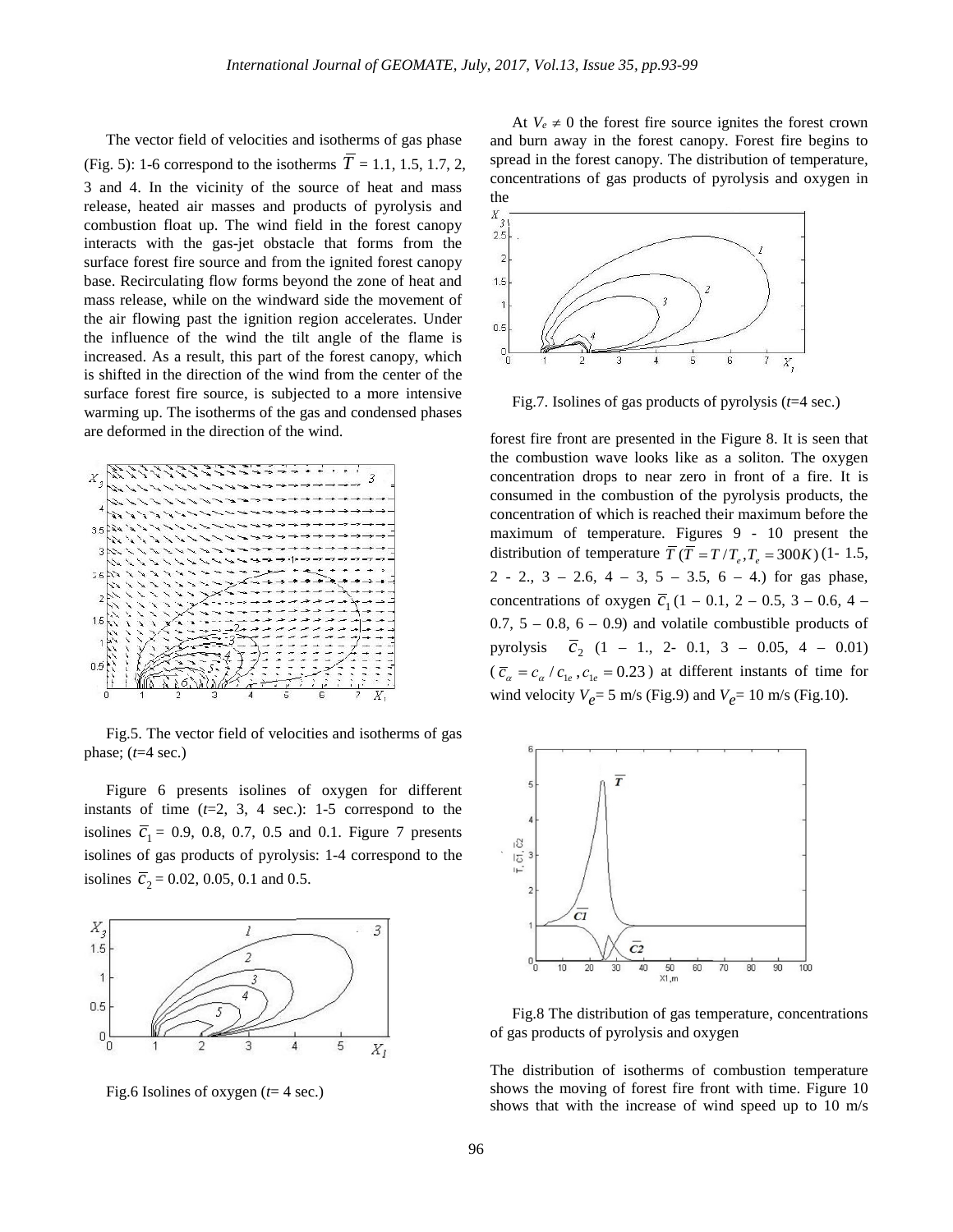increases the rate of fire spread to 5 m/sec. Ignition of forest due to spotting is one of the most difficult aspects to understand the behavior of fires. The phenomenon of spotting fires comprises three sequential mechanisms: generation, transport and ignition of recipient fuel. The present mathematical model and results of calculation are used to illustrate picture of the formation of large fires by combining small combustion sources arising from the transfer of firebrands. In order to understand these mechanisms, many calculation experiments have been performed. In the Figures 11 - 12 the process of formation large forest fire front as a result of integration of various sources of combustion is showed. The distributions of temperature for gas phase(a), concentrations of oxygen (b) and volatile combustible products of pyrolysis (c) at different times  $(I - t = 3 \text{ sec.}, II - t = 6 \text{ sec.} III - t = 12 \text{ sec.})$  for *Ve=* 5 m/s are presented. There are present the same values of isotherms and isolines of concentration for and as well as in the Figures 11-12. If the sources of ignition from the burning particles are arranged in a triangle, the processes of formation of the forest fire front are shown in Figures 11-12. In the second case (Figure 12), the right ignition source in the *x2* direction was 2 times less than in the first case (Figure 11).







Fig.10 The distribution of *a*) temperature for gas phase, *b)* concentrations of oxygen and c) volatile combustible products of pyrolysis;  $V_e$  = 10 m/s, at different instants of time: I - t=3 sec., II - t=6 sec, III - t=12 sec., IV - t= 20 sec.



Fig. 11. The distribution of temperature, concentrations of oxygen and volatile combustible products of pyrolysis.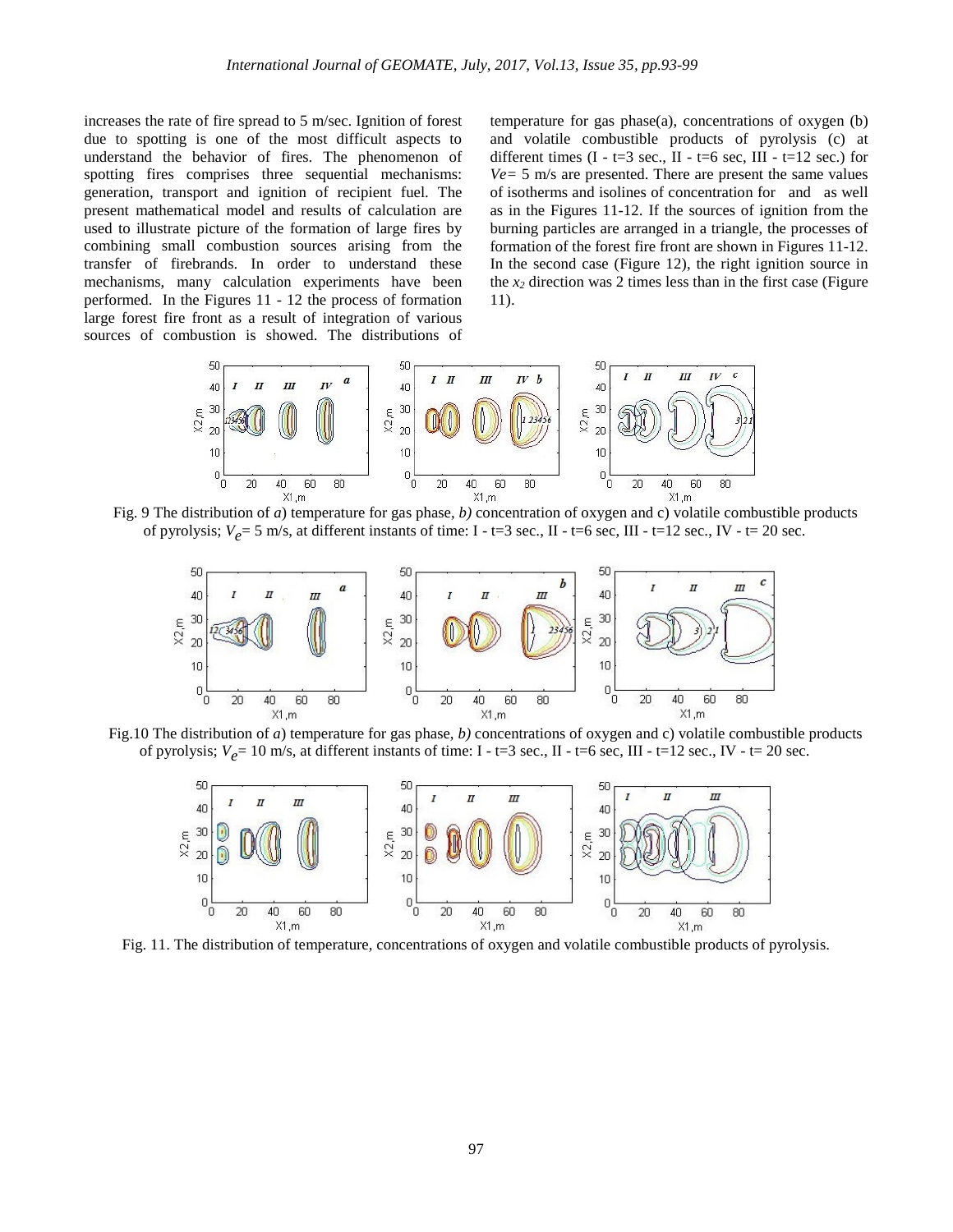